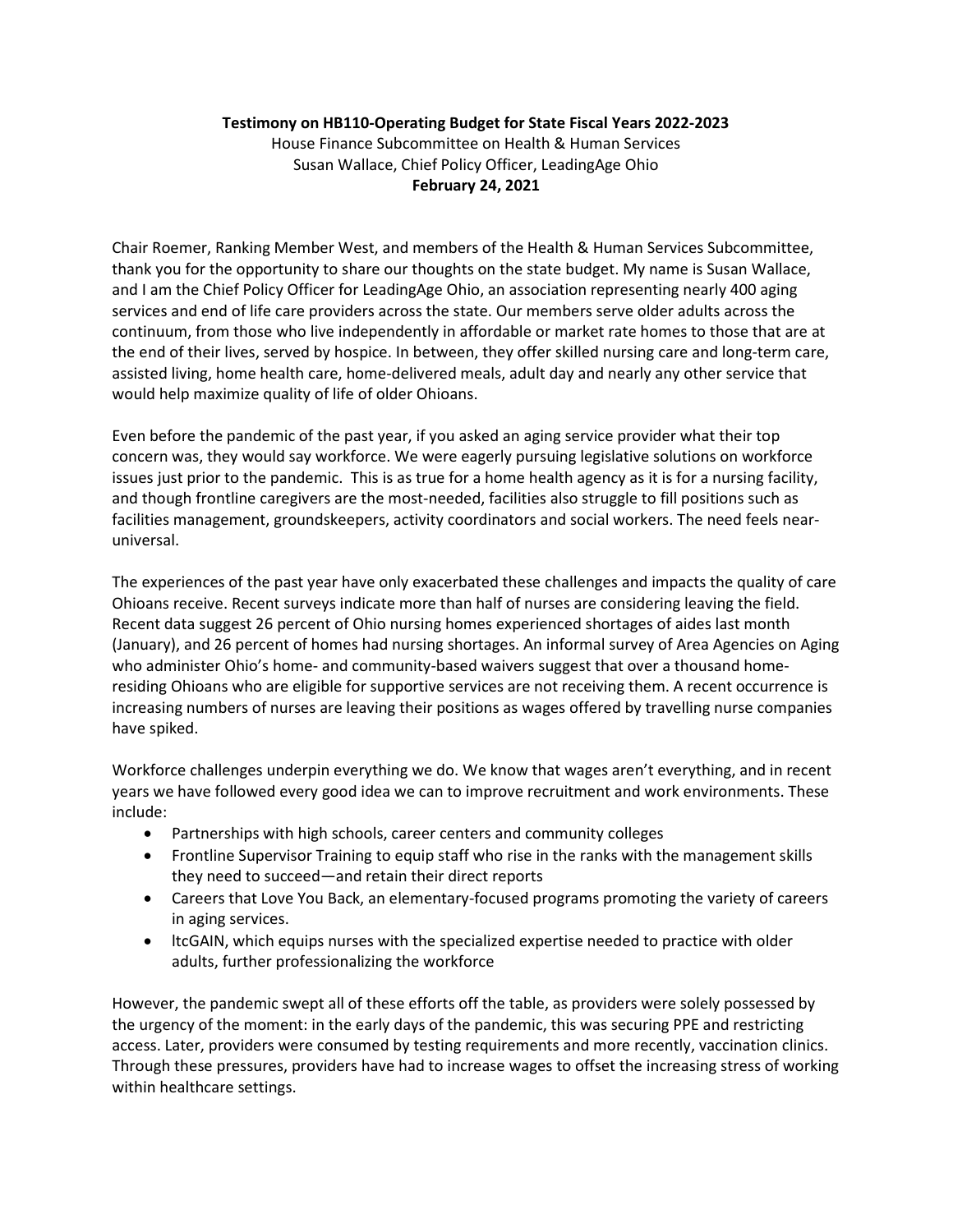Provider relief funds offered support for the short term, but several months from now, we will be exiting this pandemic and establishing a "new normal" for the sector. The pre-pandemic levels of reimbursement are insufficient to cover wages we will need for tomorrow's workforce.

My testimony will highlight the parts of the continuum that are most at risk of failure in the coming months.

# Adult Day

Ohio Medicaid pays for adult day in two primary ways: via Medicaid waivers and via Title III Older Americans Act funding. Adult day is a critical support for both working and non-working caregivers of adults with disabilities and older adults. Not dissimilar from childcare services, adult day services are the support that enable working Ohioans to remain employed.

In pre-COVID times, PASSPORT adult day reimbursement had been flat since 2013. Reimbursement for the enhanced level is less than \$50 per day, with required staffing ratios of 1:6. To give a sense of what that pays for, average pay for an RN and LPN in Ohio is \$32.65; and \$20.22 an hour, respectively. So, the RN base cost is \$261.20 For an LPN, it would be \$161.76. Six clients at \$49.39 per day is \$296.34 earned, leaving between 35 and 135 dollars to cover all other services, including rent, utilities, administration, meals and other services. Scaling programs to mitigate losses is a challenge in many rural regions of the state, and certainly, achieving any scale became an impossible proposition, once COVID entered the picture.

Adult day services under the Department of Developmental Disabilities (DoDD) waivers were deemed "essential" and never experienced closure. Childcare centers, while shuttered statewide for a short period, quickly reopened to support essential workers. Ohio adult day centers, who serve a population similar to those cared for in nursing homes, who are uniquely vulnerable to the virus-- were among the very last settings to reopen in the late summer, after a full seven months closed. Furthermore, they reopened with a stringent set of requirements that made it impossible for most centers to reopen and excluded the vast majority of their clientele. These requirements included:

- Social distancing requirements, which by necessity drives down census.
- Masking and face covering requirements, which are particularly challenging to individuals with dementia or other cognitive impairment. These individuals make up a majority of clients for many adult day centers.
- Social distancing requirements for transportation requirements, which preclude efficiencies in routes. No longer can providers pick up a number of participants along a single route. Distancing requires inefficiencies that are unsustainable under the current payment method.

Relief funds are not insubstantial, but have come in one-time, lump-sum payments, predicated on promises of reopening. With no end in sight for when or how providers may be able to relax the current restrictions, many providers are unwilling to reopen, concerned they will be asked to sustain losses over a longer period than they're able to.

One large provider serving the greater Dayton area and western Ohio recently shared that they were not planning to reopen until early 2022, confirming that they simply couldn't afford to do so any sooner. They also confirmed that this left most of their service area without any options for this service.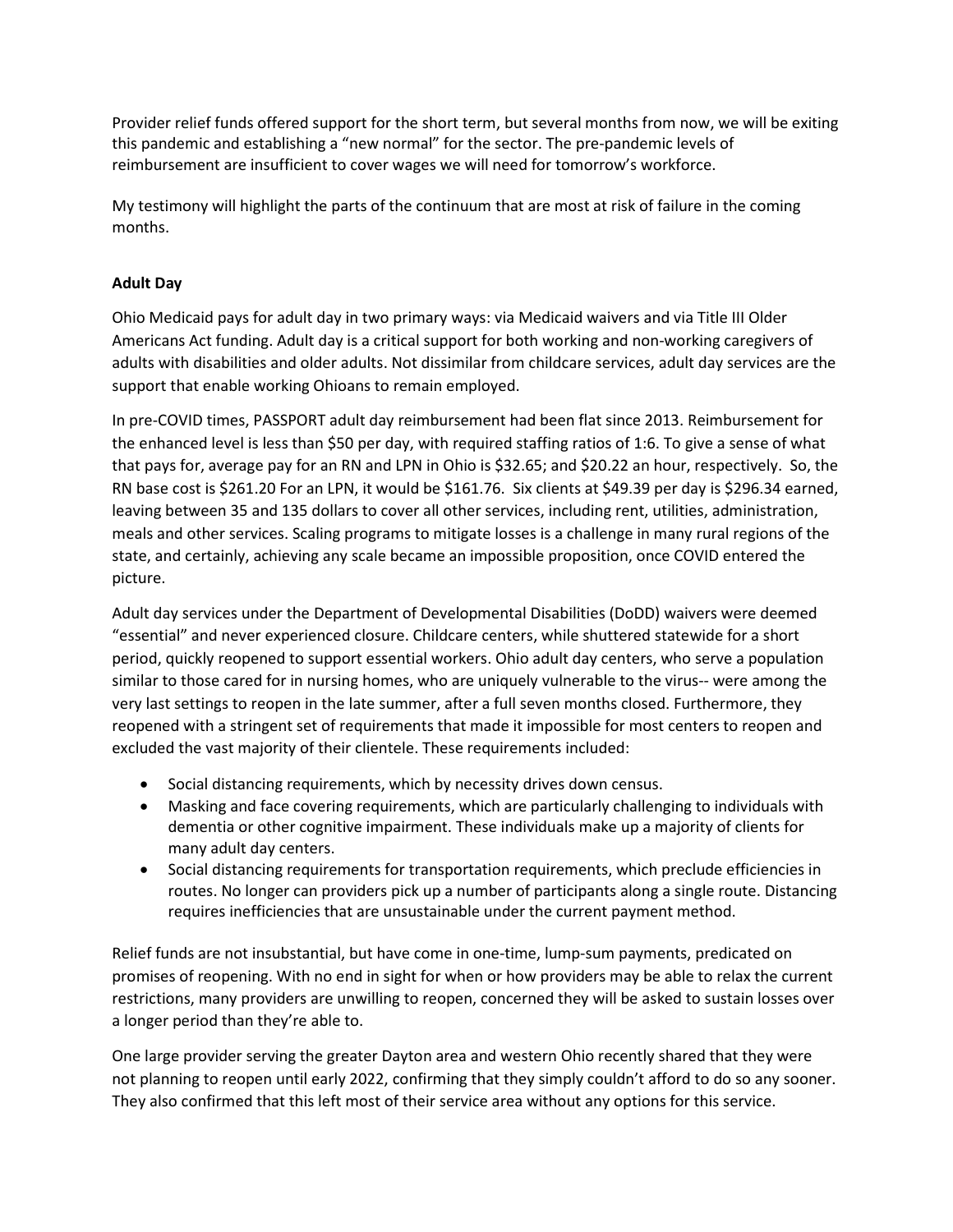Those providers that have reopened are either continuum-based providers, heavily subsidized by their parent organizations, or are offering services at a substantial loss, propped up by one-time relief funds, grants, fundraising and other time-limited funding sources.

The tenets of our adult day package include:

- Updating the 2013 PASSPORT adult day payments by a 3% annual inflation factor to bring it current with the cost of care and in line with other states.
- Increasing transportation to align with current costs, and doing away with caps which discriminate against rural-residing clients.
- Model adult day absence payments after childcare payments, allowing predictable payment even when there is an unexpected absence.

This \$9.5 investment will shore up Ohio's adult day providers, ensuring they will be available to meet Ohio's future needs, ensuring caregivers can continue to participate in the workforce, and providing a safe place for older Ohioans to go during the day, keeping them out of higher cost care setting. This argument was supported by the prior Administration, with Adult Day being one of the few HCBS programs to receive a funding increase in 2013.

## Assisted living waiver & home- and community-based waiver services

The Governor's executive budget continues and expands work it began two years ago. At that time, assisted living providers, as well as nursing, aide and personal care services under the PASSPORT program were slated for a 5% increase. The impact of these funds was shrunk to a 3.25% increase before it made it to providers.

The 4% investment in Ohio's state plan home health, assisted living waiver, home care waiver and PASSPORT is a modest but needed step. LeadingAge Ohio continues to be concerned about Ohio's erratic approach to increasing reimbursement for providers. The last budget's investments came on the heels of a prolonged period of flat or near-flat funding. State plan Medicaid home health hadn't seen an increase to reimbursement since the last century!

Last budget, LeadingAge Ohio supported an amendment that triggered increases in Ohio's nursing home level of care waivers whenever there was an increase in reimbursement to Ohio's nursing facility reimbursement. While we would still support this amendment, one provider shouldn't need to ride the coattails of another to warrant the Administration's attention. Outside of the state budget process, there is currently no stakeholder process for regular analysis of the adequacy of Medicaid reimbursement. As a result, we time and again see the erosion of the provider community and always feel that we're playing catch-up each budget, working to correct misalignment that at times dates back decades.

# Program for All-inclusive Care for the Elderly (PACE)

LeadingAge Ohio is proud to represent Ohio's one and only PACE site. The Program for All-inclusive Care for the Elderly (PACE) is a care model in which a provider also becomes the payor for an individual and is responsible for managing that individual's care across the continuum. It is a state plan service, administered through the Department of Aging. While other states have supported robust growth in the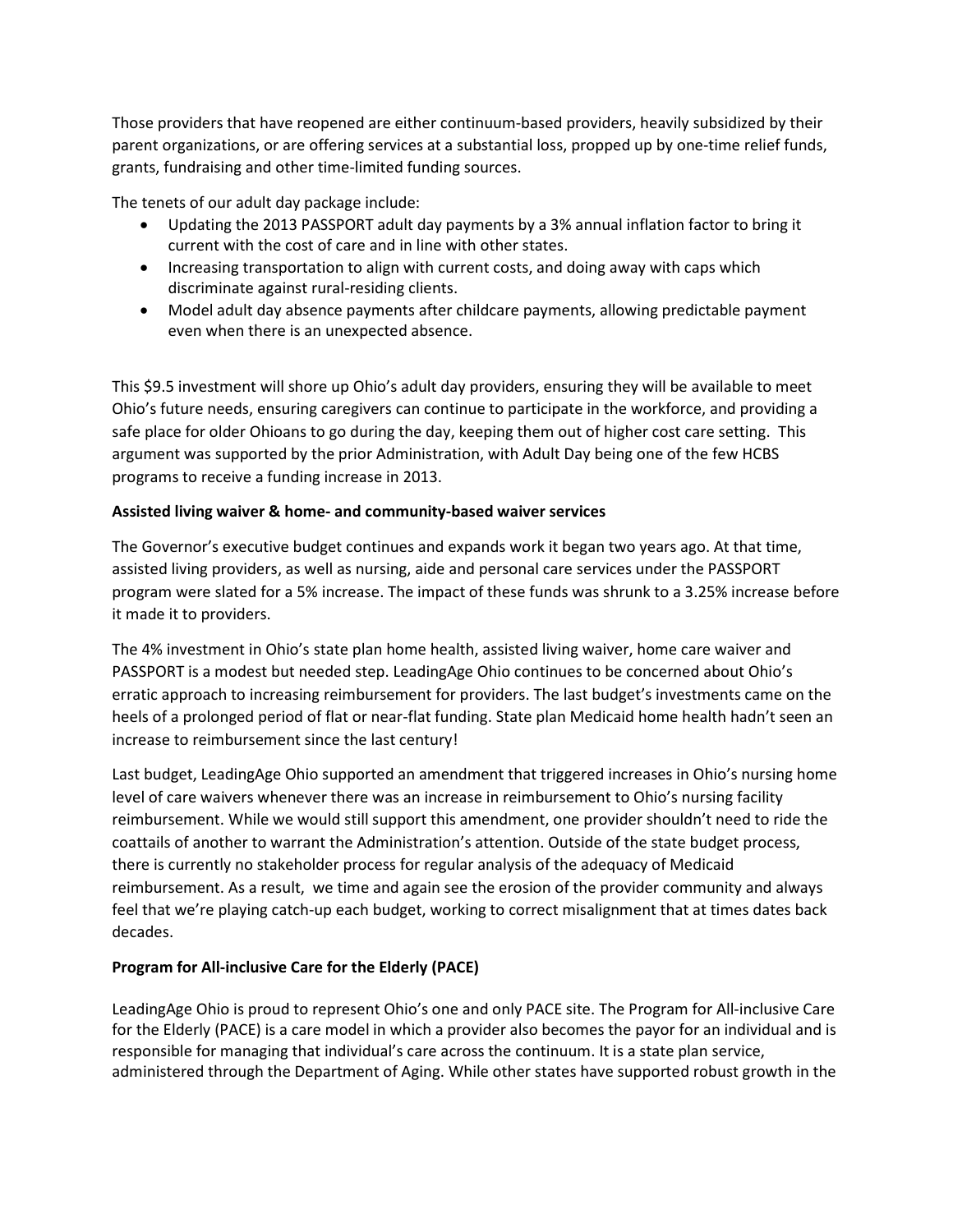number of individuals served by PACE, in Ohio, PACE peaked at three sites some years ago and for nearly ten years has had only one, serving Cuyahoga County.

If this pandemic has taught us anything, it is that providers truly are those best positioned to effect outcomes in the populations they serve—for good and for bad. Over the past three decades, Ohio has invested heavily into managed care as the solution for containing costs in the Medicaid program. For certain older adults, we believe that there are provider-based care management offers the best solution, typically at a lower per-member, per-month rate than is paid, for example, under Ohio's MyCare program.

The executive budget proposes to rebase the PACE program, bringing reimbursement in line with the cost of providing care. We support the Administration's proposal, and also support expanding PACE to more regions of the state, particularly as the population of older Ohioans continues to grow and require additional care models.

### Nursing facilities

Chief among our concerns in the executive budget is the two-year delay of rebasing nursing home rates. Rebasing is the mechanism that the legislature created to keep reimbursement from languishing in neglect, as we see in other parts of the aging continuum. The legislature determined that the previous cadence of every ten years was too long to wait for a correction, and closed the timeframe to every five years.

By design, rebasing does not close the gap to the actual cost of care—it uses an algorithm that sets rates to past costs. For several components of the rate (direct care, support/ancillary and capital), it relies not on the mean or median of past costs, but rather to the lowest quartile (i.e.  $25<sup>th</sup>$  percentile). By design, Medicaid reimbursement lags behind the cost of providing care, and yet rebasing is one of the few controls available to prevent further misalignment.

Our members have discussed at length the problems with using calendar year 2019 data as the assumptions underpinning rebasing, given the profound changes that have occurred over the past year. Certainly, rebasing using 2019 data will fall short of capturing all of the new, unbudgeted costs of this pandemic year—including boosted wages, testing, PPE and others. 2020 costs will be further inflated by plummeting census. However, delaying the process by two years will cut off needed relief from a sector struggling to emerge from this catastrophic experience. In short, we must not make perfect the enemy of good. Rebasing should happen as scheduled, and any necessary corrections may happen during the next biennium.

LeadingAge Ohio supports the executive budget's continuation and additional investment in the quality incentive payments, which was the mechanism by which providers received increased funding during the SFY 2020-2021 biennium. The QIP represents the single largest investment in quality in recent years and is an important step as we mirror the larger shift in healthcare for paying for outcomes rather than for services.

However, we are concerned that changing the program in the second year of the biennium is premature. Because of the lag in quality measures appearing on nursing home compare, by the time the QIP program was launched, there were fewer than six months left in which providers could improve their scores on the metrics. Shortly thereafter, keeping COVID out of buildings became an all-consuming